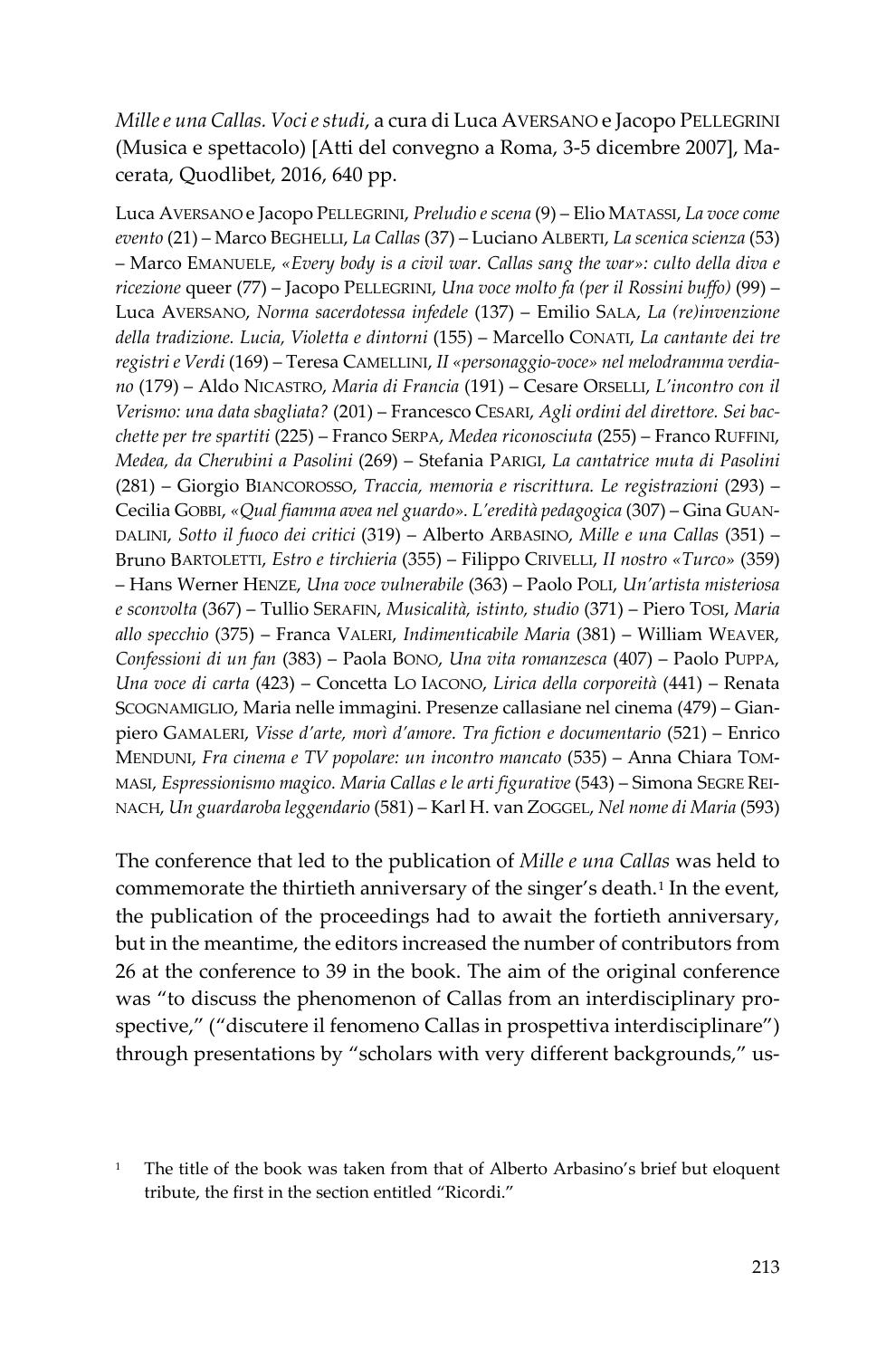ing "different approaches and methodologies." ("approcci diversi e diver-se metodologie")<sup>[2](#page-1-0)</sup> The interdisciplinary nature of this research gives the book considerable breadth and depth. In addition to noted musicologists and music critics, distinguished scholars from the fields of moral philosophy, life quality studies, cinema, photography and television, sociology, dance, theater, and gay and lesbian studies contributed insightful essays. In their introduction to the volume, the editors Luca Aversano and Jacopo Pellegrini note that the essays are organized around "due grandi poli di attrazione: la Callas come professionista della musica e interprete, ossia soggetto attivo; la Callas come soggetto passivo, o meglio, oggetto del discorso creativo, critico, antropologico, sociologico." (9) As the editors point out, sometimes these "poles" overlap: "Per esempio, il tema della moda, nella seconda parte del volume, riguarda allo stesso tempo la persona del soprano." (9)

The first part of the book—about Callas as the "active subject"—is further divided into the following subsections: "Corpo e voce," "Sulla scena," "Medea," "Il modello Callas: le registrazioni, l'insegnamento, la critica." What the editors term an "intermezzo" follows, entitled "Ricordi," consisting largely of personal recollections by musicians and theater people who knew her or collaborated with her. The final part of the book, pertaining to Callas as "passive subject," is entitled "Il mito," and comprises nine essays, which cover a range of topics that contribute to a more profound understanding of the "myth" or "legend" of the great singer as it developed after her death.

Consideration of Callas' professional life begins with essays that explore more general aspects of her art in "Corpo e voce:" the unique qualities of her voice and vocal technique (Elio Matassi and Marco Beghelli); her style of acting and her encounter with Luchino Visconti (Luciano Alberti); and the adoration of gay men for her persona and her art (Marco Emanuele). The sections "Sulla scena" and "Medea" analyze the significance of her interpretations in the various repertories in which she excelled: Rossini (primarily her comic roles in *Il Turco in Italia* and *Il barbiere di Siviglia*: Jacopo Pellegrini); Bellini's *Norma* (Luca Aversano); Verdi roles (Emilio Sala, Marcello Conati, and Teresa Camellini); French repertoire in collaboration with George Prêtre (Aldo Nicastro); and Puccini and Verismo roles (Cesare Orselli). Particularly interesting is Francesco Cesari's comparative study of

<span id="page-1-0"></span><sup>&</sup>lt;sup>2</sup> See the original announcement for the conference of 2007, available on line at https:// www.sba.uniroma3.it/images/Documenti/BAA/Maria\_Callas.pdf (all translations mine).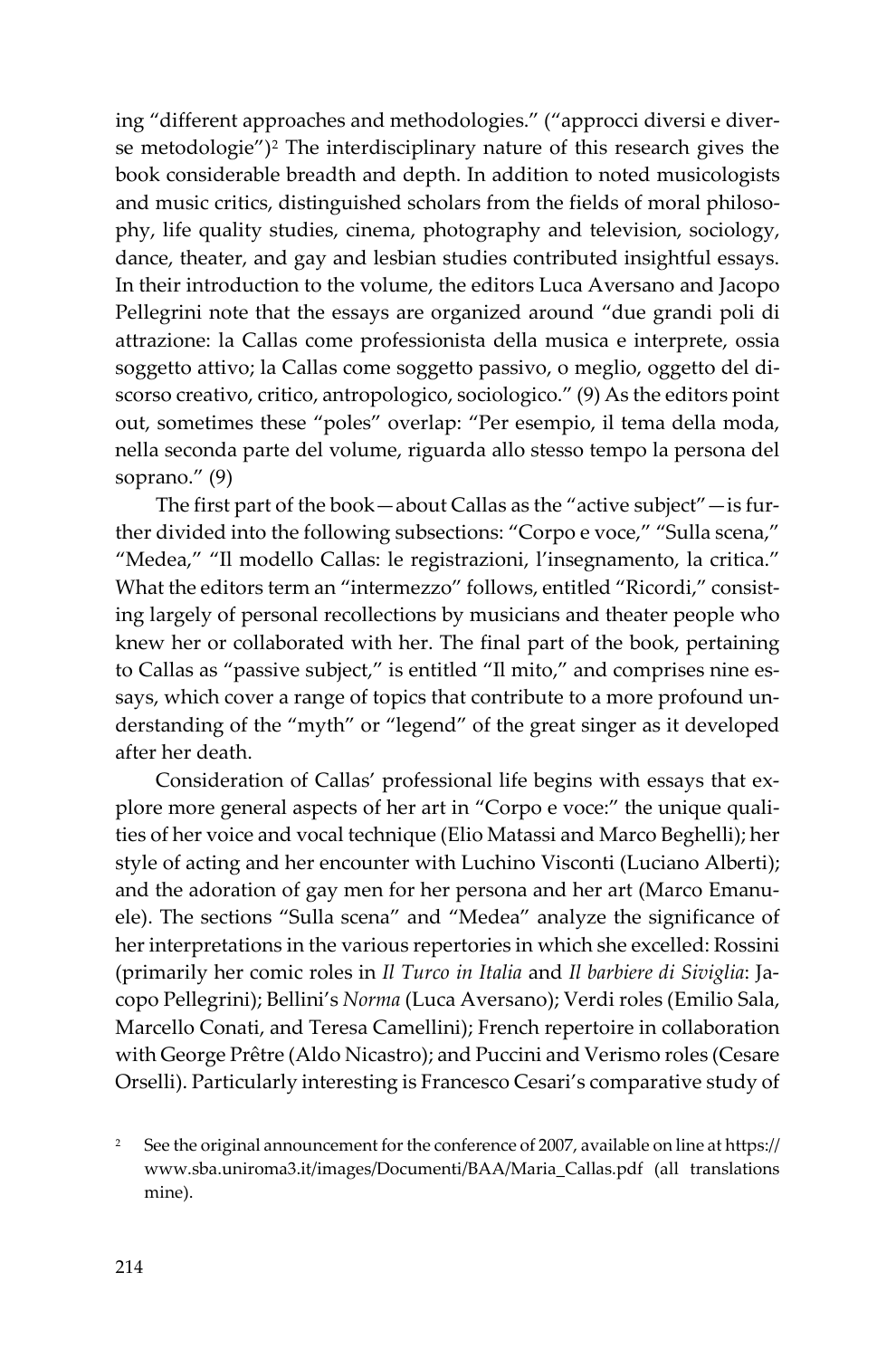her performances of three different operas, led by six different conductors: *La sonnambula* (Leonard Bernstein and Antonio Votto); *Il trovatore* (Herbert von Karajan and Tullio Serafin); and *Tosca* (Victor de Sabata and Georges Prêtre). The three essays devoted to Cherubini's *Médée* also comment on her silent role in Pier Paolo Pasolini's film *Medea*. The chapters by Franco Serpa and Franco Ruffini both consider the polemical disputes that raged in the critical press after her performances of the Cherubini's Italianized opera in Rome, 1955. In a notorious review of that production, music critic Guido Pannain had condemned primarily her style of acting, which he found far too active and exaggerated, lacking the poise he considered essential for the classical subject. Mario Praz, a noted scholar of English literature, and Ettore Paratore, a Latinist, both admirers of Callas, challenged Pannain's view, and the dispute continued in print for months.<sup>[3](#page-2-0)</sup>

The final section on Callas' professional activity is concerned with her recorded legacy (Giorgio Biancorosso), her teaching (Cecila Gobbi, Tito Gobbi's daughter), and her reception by the critical press, even from her early career in Greece, where the lines that later divided her admirers from her detractors in the Italian press were already clearly drawn (Gina Guandalini).

The second part of the book—"Il mito"—in certain respects offers the most original contributions to the volume, primarily because of the interdisciplinary approaches to the topics addressed in it. In characterizing the Callas "legend" that developed after her death, the authors explore works of fiction inspired by her life and art (Paola Bono), plays based on episodes in her life (Paolo Puppa), dance pieces inspired by her (Concetta Lo Iacono), films about or inspired by her (Renata Scognamigli), and film documentaries or fiction about her (Giampiero Gamaleri). There is some overlap between the last two articles, but they complement each other well. Anna Chiara Tommasi's chapter on Callas and the figurative arts also suggests specific artworks that may have served as models for her gestures on stage. Simona Segre Reinach writes about the essential role that the fashion designer Elvira Leonardi Bouyeure (known as "Biki") played in the creation of Callas' glamorous image, especially after her dramatic weight loss. The final chapter "Nel nome di Maria," by Karl H. von Zoggel, is a brief account of the various international Maria Callas clubs that sprang up after her death and published newsletters in addition to collecting source materials.

<span id="page-2-0"></span>As Franco Serpa notes at the end of his essay, "oggi una pubblica contesa intorno a questioni di estetica sarebbe in Italia non una novità, ma un miracolo" (267).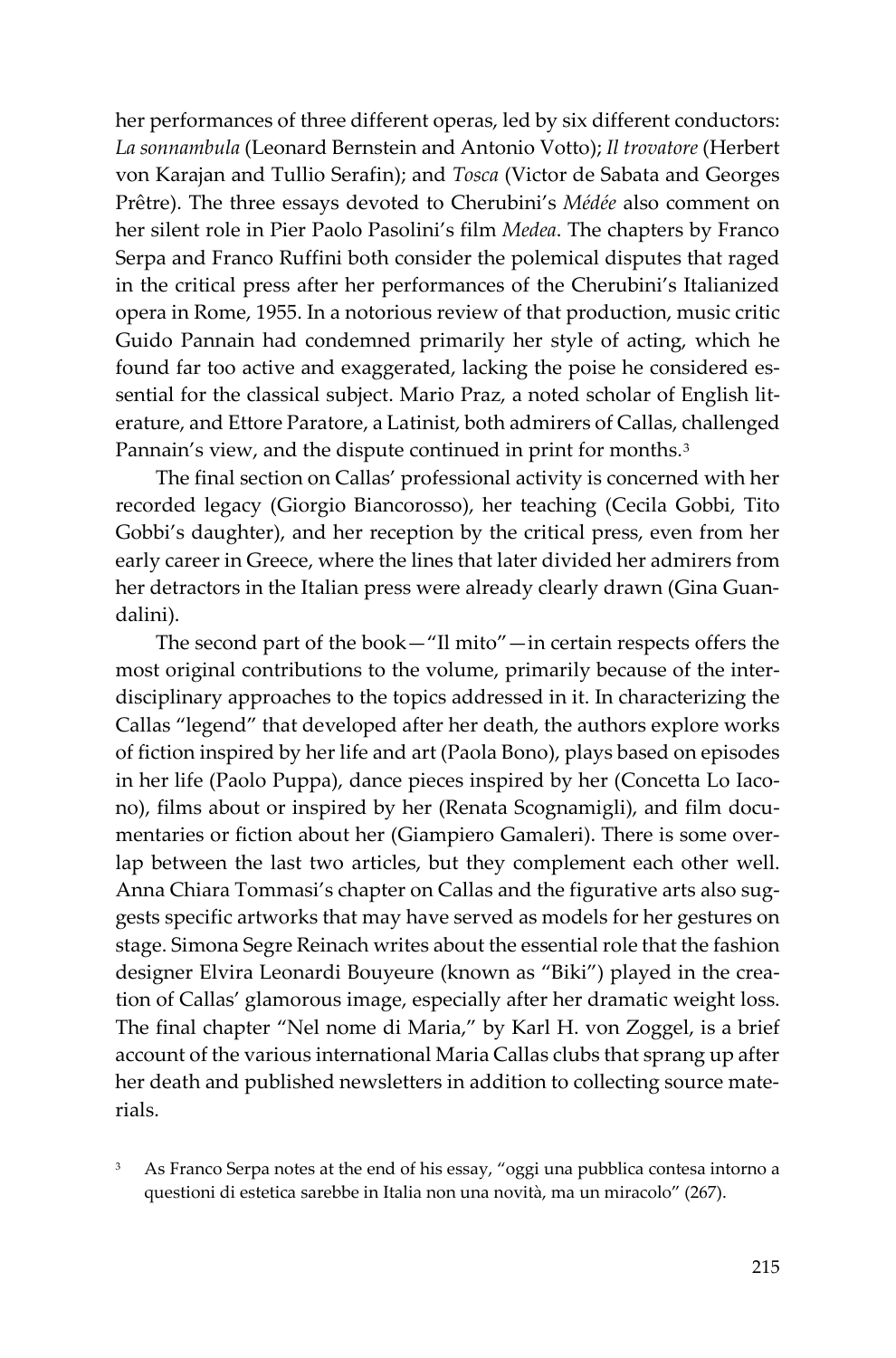While the volume as a whole reflects the adulation that so many operagoers still feel for Callas, it does not shy away from more recent views that have been critical of her performance practice. Her ideas about the performance of Bel Canto repertoire came principally from the conductor Tullio Serafin, whose views were to a great extent formed during the verismo period. As Robert E. Seletsky has pointed out, "Callas's external attitude toward opera was often frustratingly unadventurous and ill-informed. [...] She was content to observe so-called traditional cuts in standard operas—even in studio recordings, mechanically defending their necessity in order to "keep the action moving." [...] Even more surprisingly, Callas' understanding of performance practice, as we now think of it, was quite threadbare and uninformed. One can find many examples in Callas's studio and live broadcast recordings where obvious and expected unwritten cadential trills and *appoggiature* are omitted; perhaps these errors would be understandable if the tradition had been long dead, but it was not."[4](#page-3-0) Certainly far more is now known about performance practice during this period than was true when Callas was singing. Even Seletsky admits, however, that in spite of her shortcomings in that respect, her recorded legacy contains numerous haunting and unforgettable moments. One of these is surely the final scene of Donizetti's *Anna Bolena*, which Marcello Conati describes so eloquently in this book "per ragioni legate alla perfetta fusione fra arte scenica ed espressione vocale, ma soprattutto per la suggestione esercitata dalla sua mezzavoce, una mezzavoce, come dire?, inedita. [...] Mentre ascoltavo mi dissi che non avrei mai più sentito qualcosa di simile. E così è stato." (176)

The scholarly apparatus of the book is impressive indeed. The copious and detailed footnotes are full of cross-references, not only to other essays in the volume, but also to a wealth of other sources relevant to the topic under discussion. Many of these notes also contain extended excerpts from contemporary reviews that convey a vivid sense of the cultural context in which Callas worked. Jacopo Pellegrini's *Bibliografia scelta e ragionata* is a useful starting point for further reading.

That the first edition of *Mille e una Callas*—published in 2016—sold out in three months testifies to the continuing fascination that the life and work of this singular artist continue to exert on a large segment of the population. This volume is the first in what is planned as a new series "dedicata

<span id="page-3-0"></span><sup>4</sup> Robert E[ric] SELETSKY, "The Performance Practice of Maria Callas: Interpretation and Instinct," in *The Opera Quarterly*, 20 (2004), pp. 590–591. The essays of both Luca Aversano and Concetta Lo Iacono refer to Seletsky's important article.